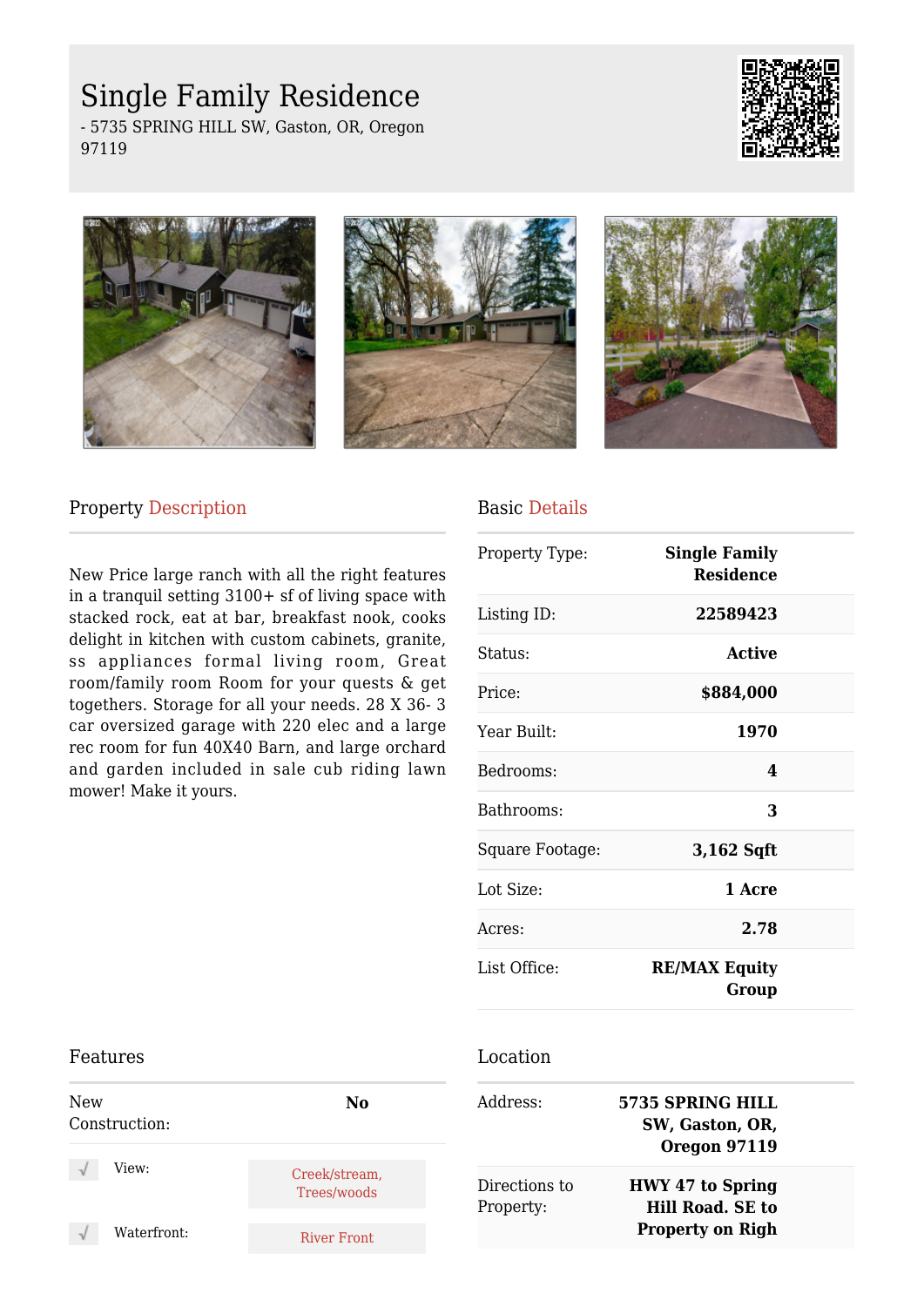| Body Water:               | <b>Tualatin River</b>                                                                                                                                                                    |
|---------------------------|------------------------------------------------------------------------------------------------------------------------------------------------------------------------------------------|
| Interior:                 | Ceiling Fan(s), Wall To<br>Wall Carpet, Vinyl Floor,<br>Laundry, Granite, Heated<br>Tile Floor, Engineered<br>Hardwood, Wainscoting                                                      |
| Kitchen:                  | Dishwasher, Pantry,<br>Built-in Range, Built-in<br>Oven, Microwave,<br>Granite, Stainless Steel<br>Appliance(s), Range<br>Hood, Island, Convection<br>Oven, Cooktop, Appliance<br>Garage |
| Basement:                 | <b>Crawl Space</b>                                                                                                                                                                       |
| Fireplace:                | <b>Pellet Stove</b>                                                                                                                                                                      |
| Windows:                  | <b>Vinyl Frames, Double</b><br><b>Pane Windows</b>                                                                                                                                       |
| Heat Type:                | Electricity                                                                                                                                                                              |
| Sewer:                    | <b>Septic Tank</b>                                                                                                                                                                       |
| Water Heater:             | Electricity, Tank                                                                                                                                                                        |
| High Speed Comm:          | Other                                                                                                                                                                                    |
| Home Style:               | 1 Story, Ranch                                                                                                                                                                           |
| Parking:                  | Rv Access/parking,<br><b>Parking Pad</b>                                                                                                                                                 |
| Garage Type:              | Detached                                                                                                                                                                                 |
| Garage Spaces:            | 3                                                                                                                                                                                        |
| <b>Exterior Features:</b> | Deck, Garden, Rv<br>Parking, Yard, Barn(s),<br>Fenced, Security Lights,<br>Outbuilding, Rv/boat<br>Storage, Satellite Dish,<br><b>Raised Beds</b>                                        |
| Foundation:               | Slab, Concrete Perimeter                                                                                                                                                                 |
| Roof:                     | Composition                                                                                                                                                                              |
| Siding Style:             | T-111 Siding, Stone,<br>Cement Siding, Board &<br><b>Batten Siding</b>                                                                                                                   |
| Approx Lot Sqft:          | 0 Sqft                                                                                                                                                                                   |